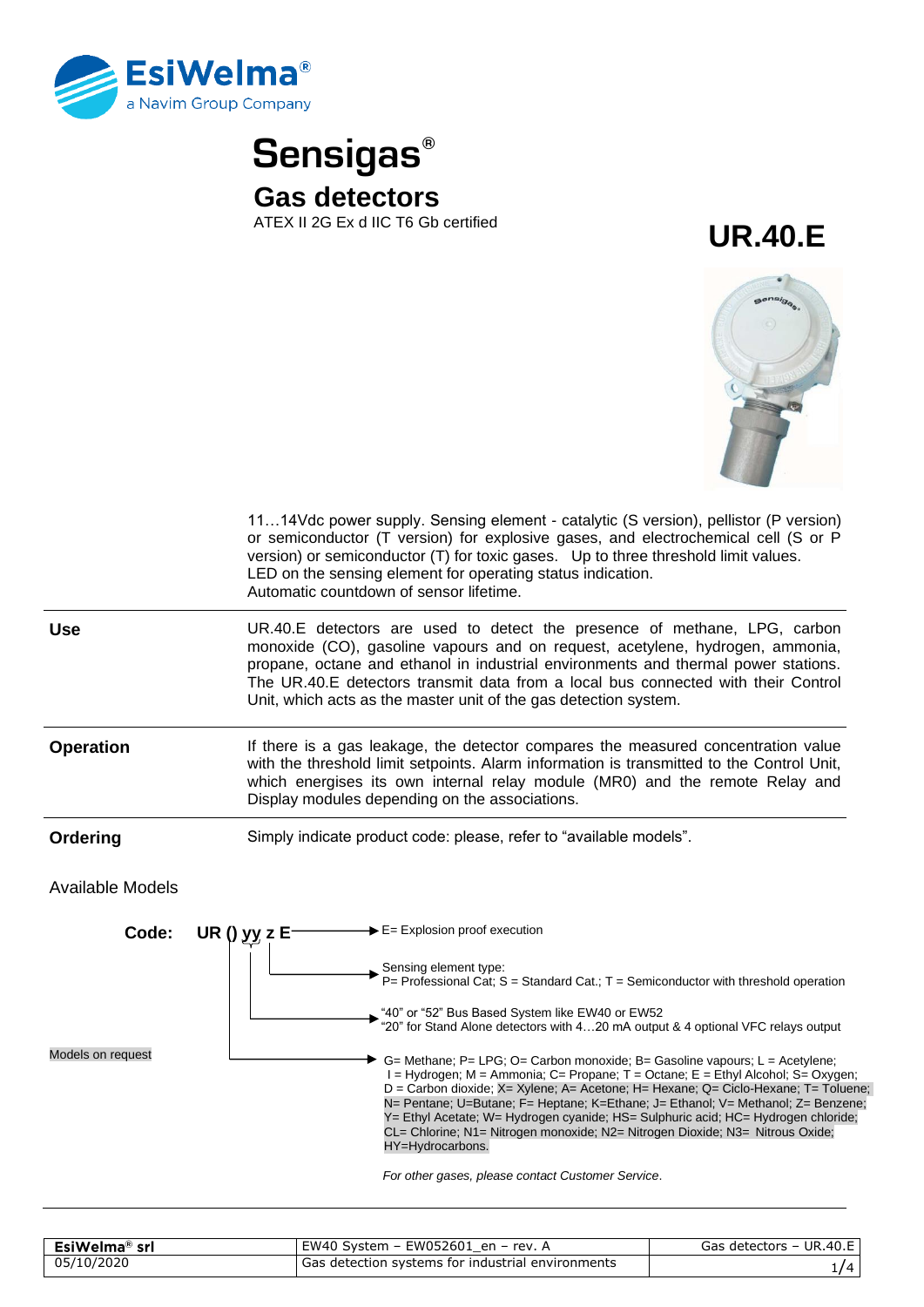| <b>Technical</b><br>characteristics           | Type of sensor                                                                                                               | Standard Catalytic,<br>Pellistor or<br>Semiconductor                                                                 | Electrochemical Cell<br>or Semiconductor                                             |
|-----------------------------------------------|------------------------------------------------------------------------------------------------------------------------------|----------------------------------------------------------------------------------------------------------------------|--------------------------------------------------------------------------------------|
|                                               | Detectable Gas                                                                                                               | <b>Explosive Gas</b>                                                                                                 | <b>Toxic Gas</b>                                                                     |
|                                               | (see available models)<br>Power supply                                                                                       | $11 \div 14$ Vdc                                                                                                     | 11÷14Vdc                                                                             |
|                                               | Max power consumption                                                                                                        | 1.6W                                                                                                                 | 0.7W                                                                                 |
|                                               | Measuring range                                                                                                              | 050% LEL                                                                                                             | $0.500$ ppm                                                                          |
|                                               | Precision (Standard Catalytic,<br>Pellistor or Electrochemical Cell)                                                         | $\pm$ 5% full scale, $\pm$ 10% readout                                                                               |                                                                                      |
|                                               | Precision (Semiconductor)                                                                                                    | $\pm$ 10% full scale (on calibration point)                                                                          |                                                                                      |
|                                               | Repeatability                                                                                                                | $\pm$ 5% full scale, $\pm$ 10% readout                                                                               |                                                                                      |
|                                               | Measurement resolution                                                                                                       | 1% LEL                                                                                                               | 5 ppm                                                                                |
|                                               | Microprocessor resolution                                                                                                    | 1024 points (10 bit)                                                                                                 | 1024 points (10 bit)                                                                 |
|                                               | Digital filter system<br>Watchdog                                                                                            | Kalman Filter<br>Internal                                                                                            | Kalman Filter<br>Internal                                                            |
|                                               | Warm-up time                                                                                                                 | < 2m                                                                                                                 | < 2m                                                                                 |
|                                               | Stabilization time                                                                                                           | < 2m                                                                                                                 | < 2m                                                                                 |
|                                               | Response time                                                                                                                | $<$ 20s (T50), $<$ 60s (T90)                                                                                         |                                                                                      |
|                                               | Long-term stability                                                                                                          |                                                                                                                      | $<$ 5%/year                                                                          |
|                                               |                                                                                                                              | Offset (%LEL/year) $\lt \pm 6$ (S), $\lt \pm 3$ (P)                                                                  | (Electrochemical                                                                     |
|                                               |                                                                                                                              | Span (%LEL/year) $\lt \pm 6$ (S), $\lt \pm 3$ (P)                                                                    | cells)                                                                               |
|                                               | Average Sensor life (in air)<br>Settable threshold limit values, default                                                     | 255 weeks                                                                                                            | 255 weeks                                                                            |
|                                               | settings:                                                                                                                    | Pre-alarm 10% LEL                                                                                                    | 50 ppm                                                                               |
|                                               | 1 <sup>st</sup> threshold alarm 20% LEL                                                                                      |                                                                                                                      | 100 ppm                                                                              |
|                                               | 2 <sup>nd</sup> threshold alarm 40% LEL                                                                                      |                                                                                                                      | 200 ppm                                                                              |
|                                               | <b>Operating Temperature</b>                                                                                                 | $-20 \div 50$ °C                                                                                                     |                                                                                      |
|                                               | Storage Temperature                                                                                                          | $-20 \div 70$ °C                                                                                                     |                                                                                      |
|                                               | Relative Humidity (without condensing)<br>Operation<br>Storage                                                               | $15 \div 90$ %RH<br>$45 \div 75$ %RH                                                                                 |                                                                                      |
|                                               | Operating pressure (KPa)<br>Air speed (m/s)                                                                                  | $80 \div 110$<br>$\leq 6$                                                                                            |                                                                                      |
|                                               | Visual warnings                                                                                                              | Red LED visible on sensor body<br>the plant                                                                          | The steady LED status can be forced by<br>the Control Unit to identify the sensor on |
|                                               | Dimensions and weight<br><b>Options &amp; Accessories</b>                                                                    | See dedicated section                                                                                                |                                                                                      |
|                                               | <b>TUL40</b> Gas calibration Kit                                                                                             | See installation and commissioning chapter<br>provided with Control Unit                                             |                                                                                      |
|                                               | <b>CRG40</b> Gas collecting cone<br><b>PAP40</b> Powerful jets protection                                                    | See dedicated data sheet<br>See dedicated data sheet                                                                 |                                                                                      |
|                                               | <b>ATEX</b> marking                                                                                                          | $\mathsf{CE}_{\mathsf{1370}} \left\langle\!\left\{\mathsf{x}\right\}\!\right\rangle$<br>BVI 07 ATEX 0032 + Ext 02/14 | II 2G Ex d IIC T6 Gb                                                                 |
|                                               |                                                                                                                              | $-20^{\circ}C \leq T_A \leq +50^{\circ}C$                                                                            |                                                                                      |
| CE<br><b>Legend of</b><br><b>Marking</b>      | Marking in conformity with all applicable EC Directives                                                                      |                                                                                                                      |                                                                                      |
| 1370<br>$\langle \epsilon \mathsf{x} \rangle$ | Identification number of Notified Organism for manufacturing survey                                                          |                                                                                                                      |                                                                                      |
|                                               | Marking for all equipments in conformity to ATEX 2014/34/EC Directive<br>Equipments Group for surface industry               |                                                                                                                      |                                                                                      |
| Ш<br>$\overline{2}$                           |                                                                                                                              |                                                                                                                      |                                                                                      |
| G                                             | Equipments Category 2 for use in Zone 1<br>Equipments intended for use in explosive gas atmosphere, caused by mixture of air |                                                                                                                      |                                                                                      |
|                                               | and gas, vapours, flammable mists                                                                                            |                                                                                                                      |                                                                                      |
|                                               | Ex d IIC T6 Gb<br>Protection mode according to EN60079-0 and EN60079-1                                                       |                                                                                                                      |                                                                                      |
|                                               | <b>BVI 07 ATEX 0032</b>                                                                                                      | EC-type examination certificate + relevant extensions                                                                |                                                                                      |
|                                               | $-20^{\circ}$ C $\leq$ TA $\leq$ +50 $^{\circ}$ C<br>Operating temperature range                                             |                                                                                                                      |                                                                                      |

| EsiWelma® srl | EW40 System - EW052601 en - rev. $\beta$          | Gas detectors - UR.40.E |
|---------------|---------------------------------------------------|-------------------------|
| 05/10/2020    | Gas detection systems for industrial environments | $\angle$ /4             |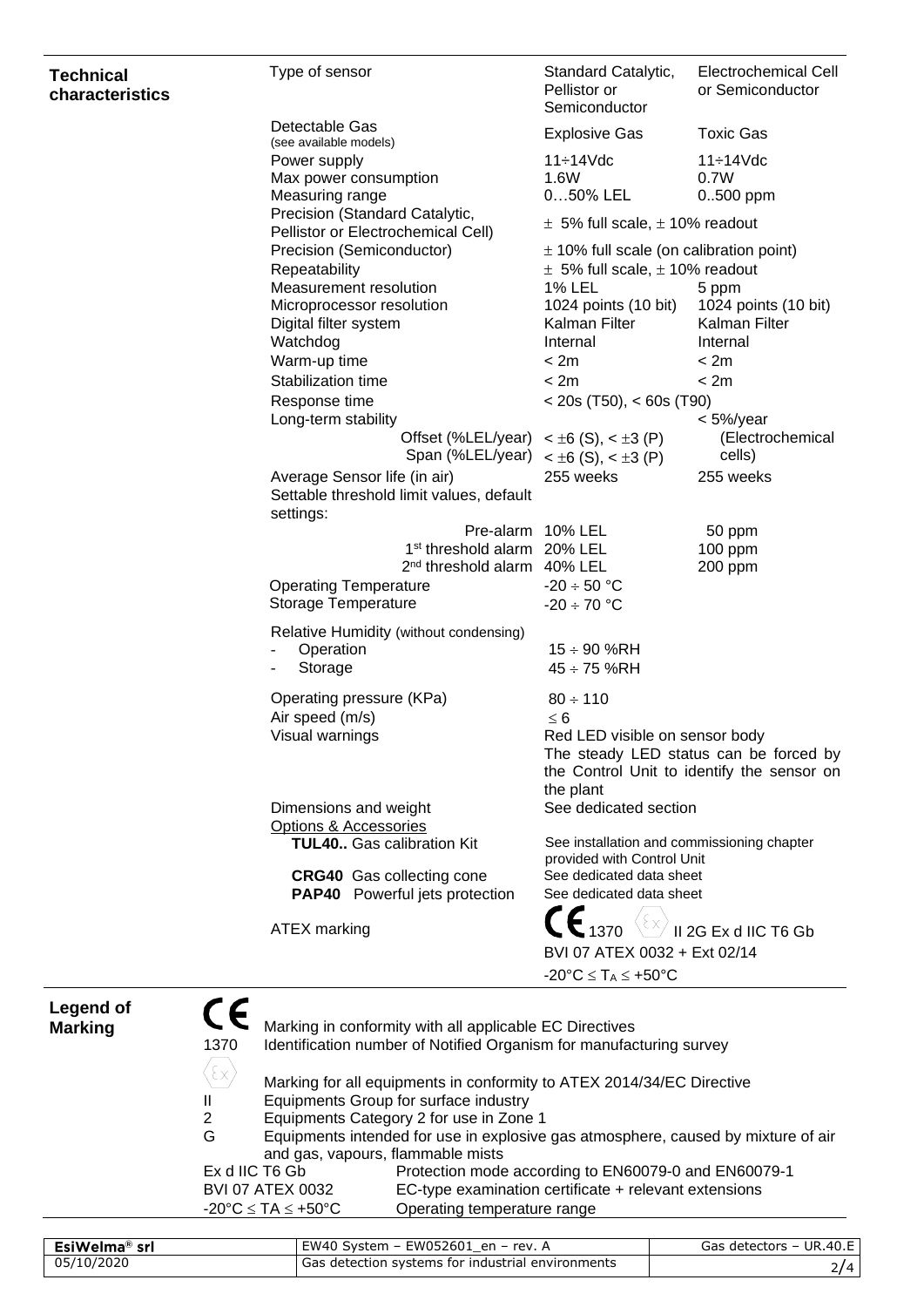**Sensors lifetime** Sensor average lifetime (see technical characteristics) is referred to a typical usage in a pollution-free environment. Presence of a high concentration of pollutants can shorten the lifetime of the sensing element.

> Once the detection system starts up, it has to be supplied with energy during all the lifetime of its sensors.

Seasonal use of the detection system is not recommended.

**Installation** To install the detectors, follow the instructions below: about 20-40cm from the floor to detect gases heavier than air (LPG or Gasoline Vapours) about 20-40cm from the ceiling to detect gases lighter than air (Methane) about 1.5-2m from the floor to detect gases as heavy as air (CO)



Take into consideration the following specific installation guidelines, as well as the above instructions, for location of the detectors.

The detectors must be installed:

- 1. where accidental gas leakages are possible
- 2. at least 1.5m away from heat sources or from vent holes
- 3. not in spaces where ventilation is poor and where gas pockets may form
- 4. away from hindrances to natural gas flow
- 5. away from equipment that may leak gas during normal operations
- 6. in environments with a temperature range of -20°C to 50°C and relative humidity below 90% (non-condensing)
- 7. Disconnect equipment from the power supply when mounting and dismantling detectors.

The number of detectors to be installed in an environment are proportionate to the height and area of the room itself. This parameter (see above) depends on a wide range of variables; the graph below should be seen as an aid and not as a rule for installation.



Tighten the cover clockwise, and when it is screwed on, make sure that there is no more than 0.5 mm between housing and cover. This guarantees that it is screwed on tight. Remember to tighten the hexagon locking grub screw that fits into the end of the cover.

Ensure compliance with the words << DO NOT OPEN WHEN ENERGISED >>, clearly indicated on the cover. Alternatively, make the area safe before opening the sensor cover.

| EsiWelma <sup>®</sup><br>srl | EW40 System - EW052601<br>$\mathbb{P}^1$ en – rev.     | <b>UR.40.E</b><br>Gas<br>detectors – |
|------------------------------|--------------------------------------------------------|--------------------------------------|
| 05/10/2020                   | , detection systems for industrial environments<br>Gas | -                                    |